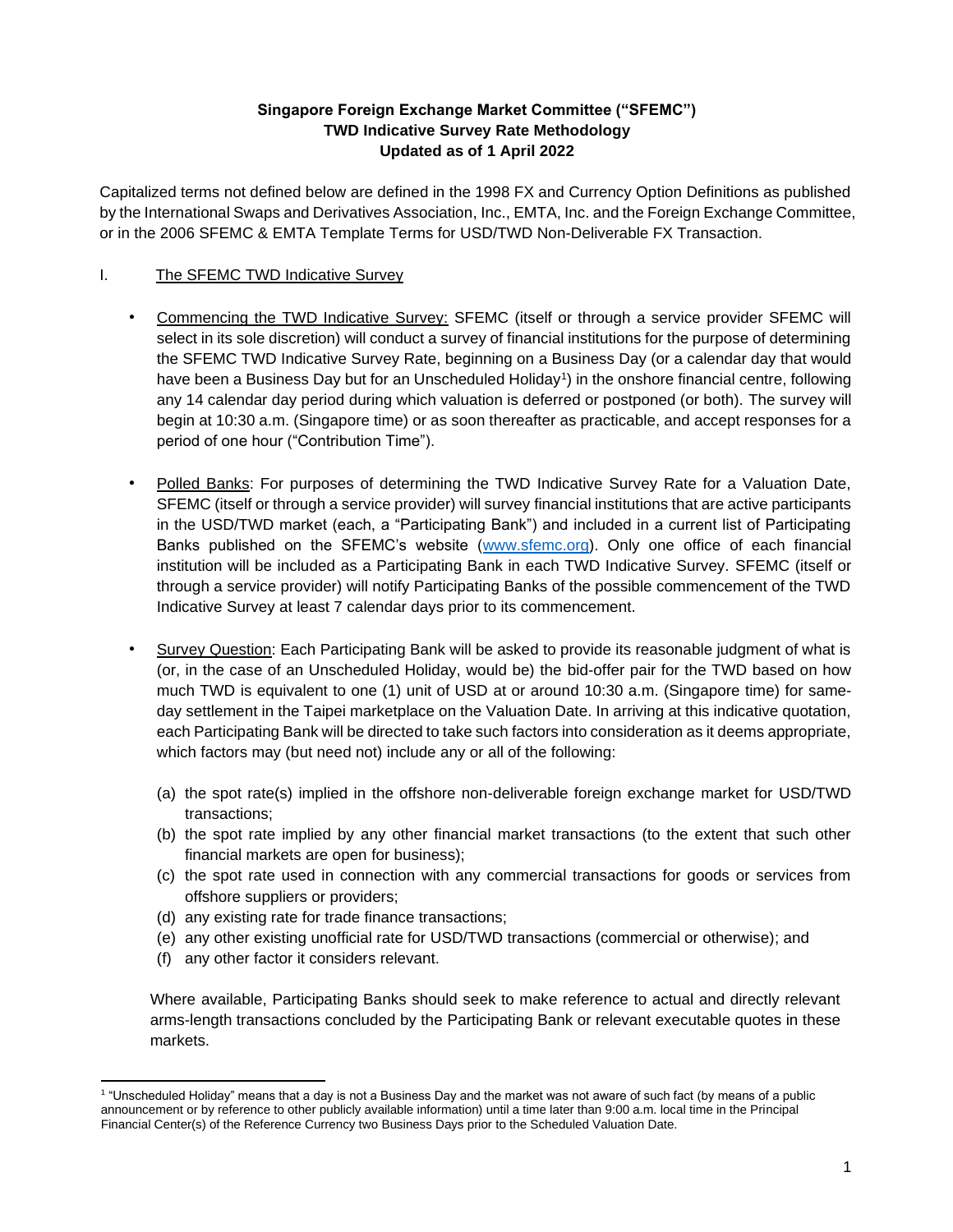## II. Use of Survey Results

- SFEMC (itself or through a service provider) will determine the mid-point of each bid-offer pair. The arithmetic mean of the mid-points will be used to determine the TWD Indicative Survey Rate, rounded to the third decimal point as described below.
- If the TWD Indicative Survey results in 21 or more responses, then the 4 highest and 4 lowest midpoints will be eliminated, and the arithmetic mean of the remaining midpoints will be computed and will constitute the TWD Indicative Survey Rate for such Valuation Date. For purposes of eliminating the 4 highest and 4 lowest mid-points, if more than 4 mid-points have the same highest value or lowest value, then only 4 such mid-points will be eliminated.
- If the TWD Indicative Survey results in less than 21 but 11 or more responses, then the 2 highest and 2 lowest mid-points will be eliminated, and the arithmetic mean of the remaining mid-points will be computed and will constitute the TWD Indicative Survey Rate for such Valuation Date. For purposes of eliminating the 2 highest and 2 lowest mid-points, if more than 2 mid-points have the same highest value or lowest value, then only 2 such mid-points will be eliminated.
- If the TWD Indicative Survey results in less than 11 but 8 or more responses, then the highest and the lowest mid-points will be eliminated and the arithmetic mean of the remaining midpoints will be computed and will constitute the TWD Indicative Survey Rate for such Valuation Date. For purposes of eliminating the highest and lowest mid-points, if more than 1 mid-point has the same highest value or lowest value, then only 1 such mid-point will be eliminated.
- If the TWD Indicative Survey results in less than 8 but 5 or more responses, then no mid-points will be eliminated and the arithmetic mean of all midpoints will be computed and will constitute the TWD Indicative Survey Rate for such Valuation Date.
- In line with the corresponding onshore fixing convention for decimal place, Participating Banks shall contribute the bid-offer pair up to the third decimal point (e.g., 28.443).

# III. Insufficient Responses

If the TWD Indicative Survey results in less than 5 responses from Participating Banks ("Insufficient Responses"), no TWD Indicative Survey Rate will be available for the relevant Valuation Date. The next TWD Indicative Survey will take place on the next succeeding Business Day in Taipei (or calendar day that would have been a Business Day but for an Unscheduled Holiday), subject to Section V below.

#### IV. TWD Indicative Survey Rate Publication

- The TWD Indicative Survey Rate will be published on Refinitiv and/or Bloomberg platforms at 12:30 p.m. (Singapore time), or as soon thereafter as practicable.
- As soon as it is determined that the TWD Indicative Survey will result in Insufficient Responses, a notice that no TWD Indicative Survey Rate is available for the Valuation Date will be published on Refinitiv and/or Bloomberg platforms.